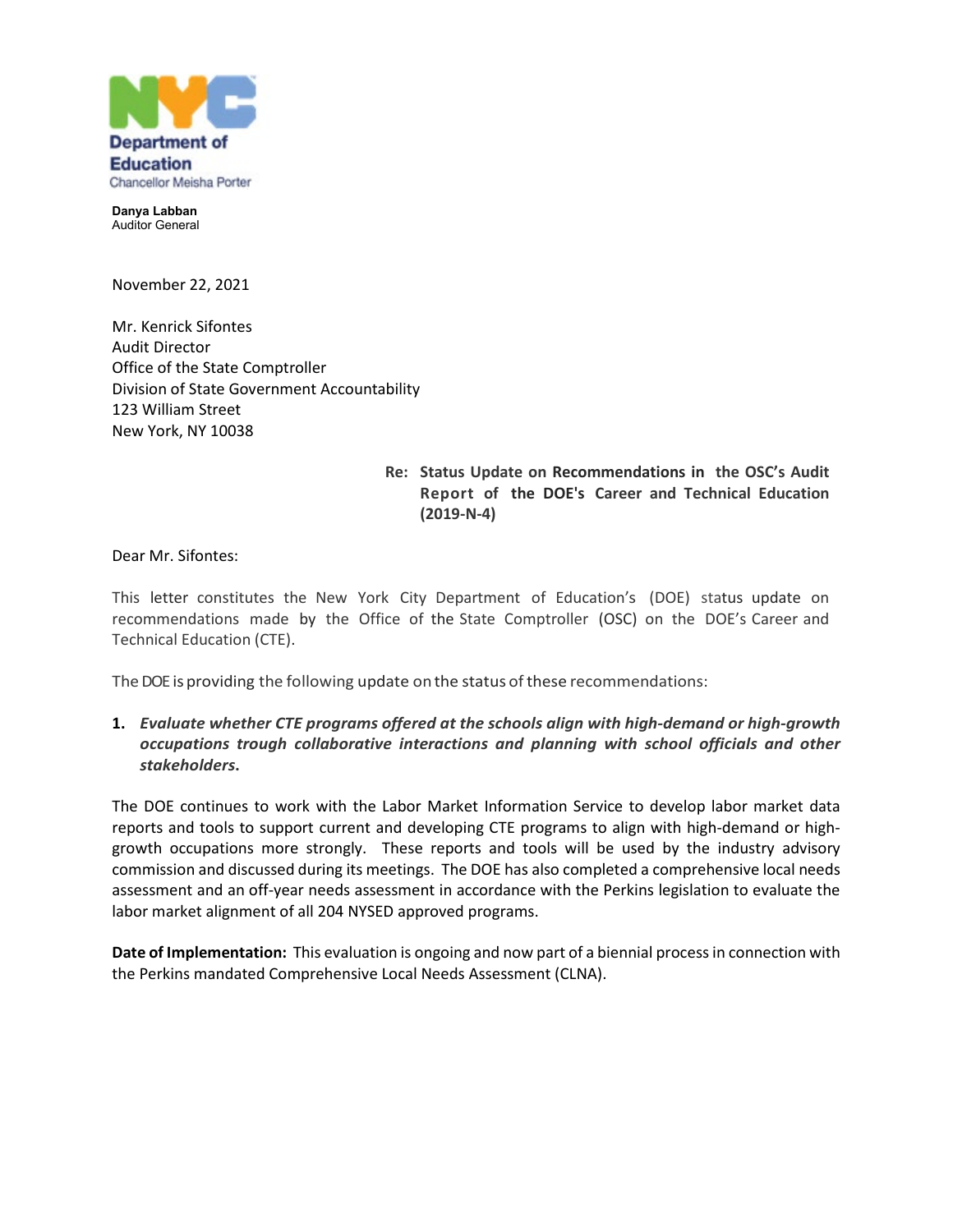**2. Revise admission program priorities and eligibility requirements to grant all City students a fair and equal opportunity to apply and gain acceptance to the CTE programs of their choice.**

All admissions priorities and eligibilities based on catchment areas, districts, and boroughs were eliminated over the course of the last two school years.

**Date of Implementation:** These priorities are being phased out over two years but will be completely eliminated by fall 2022.

#### **3. Conduct an analysis to determine whether the number of CTE programs can be increased.**

As a result of the pandemic, the DOE has experienced significant CTE staffing shortages which may lead to a reduction in the number of CTE programs during the 2021-22 school year. The DOE will continue to evaluate programs, provide labor market information and industry partner guidance to support Principals and their school communities to make informed decisions regarding in-demand program areas.

**Date of Implementation:** Not applicable.

### **4. Develop a process to capture and report post-secondary placement data per SED's guidelines.**

The DOE's process to capture and report post-high school placement data in compliance with SED's guidelines was first conducted in SY2020-21. Survey responses are collected and matched to the CTE concentrators to develop the data reporting form and reviewed for accuracy prior to submission to NYSED CTE.

**Date of Implementation:** October 2020.

## **5. Review placement data submitted by schools prior to submission to SED to ensure overall accuracy and completeness.**

The DOE reviews placement data to ensure accuracy and completeness and adherence to federal and state guidelines. See response above for further details.

**Date of Implementation:** Reporting period for school year 2020-2021.

# **6. Meet with other large school districts in the State to discuss challenges and best practices for collecting post-secondary placement data from students.**

The DOE has attended the Big 5 meetings, led by the New York State CTE Technical Assistance Center, where the largest state urban school districts and BOCES convene. During these meetings the